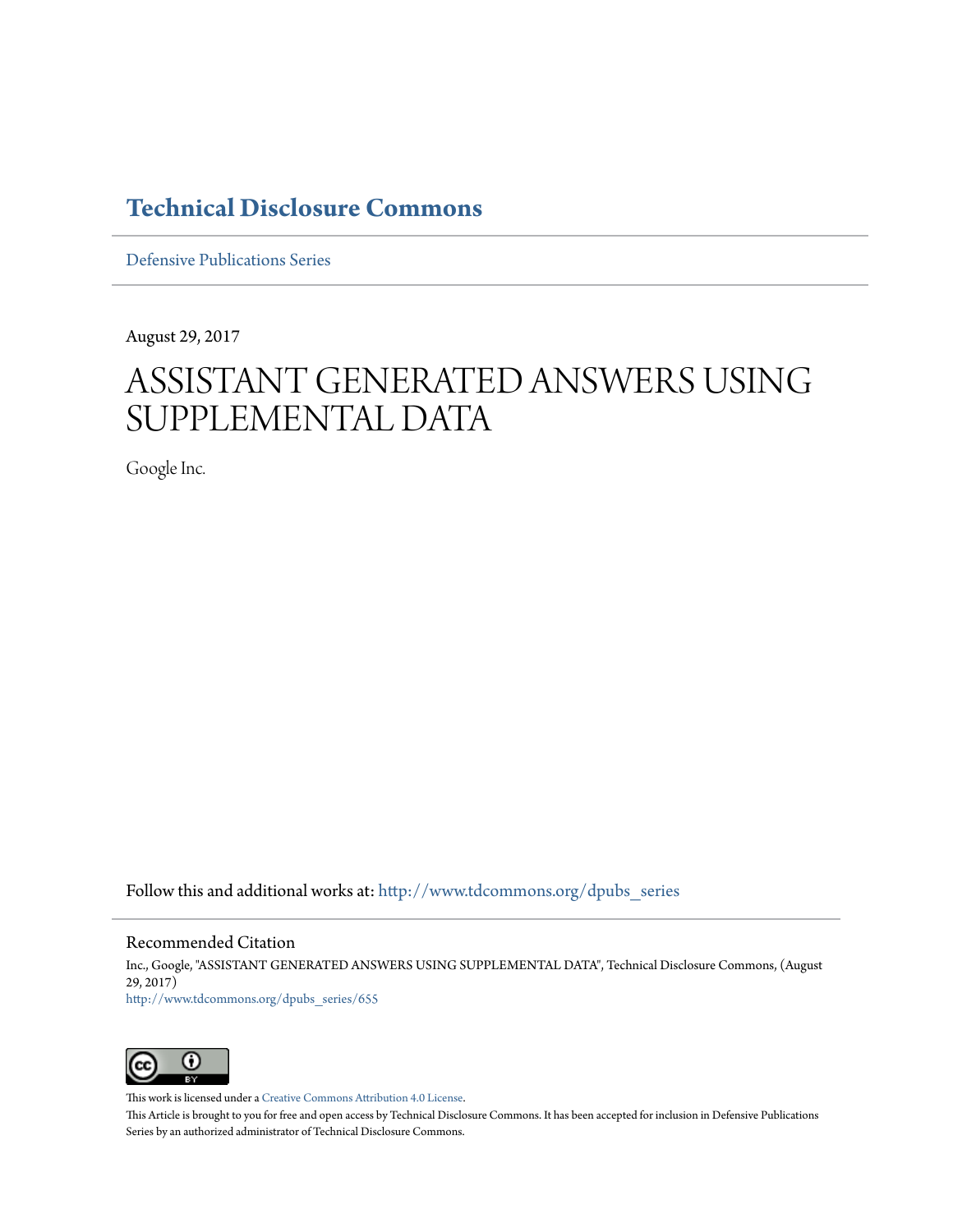#### **ASSISTANT GENERATED ANSWERS USING SUPPLEMENTAL DATA**

## **ABSTRACT**

 A virtual, intelligent, or computational assistant (e.g., also referred to simply as an "assistant") is described that relies on supplemental data (e.g., contextual information, user information, etc.) to decipher, and determine answers to, user queries. With explicit permission from a user, the assistant may access a user's location history, calendar, e-mail, messages, past assistant interactions, contacts, photos, search history, sensor data, and other contextual or user information to answer a user query. The supplemental data can be stored locally on a device that is executing the assistant or in a cloud computing environment that is accessible to the assistant from the device. This way, the assistant is enabled to understand and generate answers to more complex, compound, and often personal queries even if the assistant has never before received or generated an answer to the queries.

## **DESCRIPTION**

 Virtual, intelligent, or computational assistants (e.g., also referred to simply "assistants") execute on counter-top computing devices, mobile phones, automobiles, and many other types of computing devices. Assistants output useful information, respond to user queries, or otherwise perform certain operations to help users complete real-world and/or virtual tasks. The usefulness of an assistant may depend on what information the assistant already knows about its users or what information the assistant has access to.

The example system shown in FIG. 1 provides an assistant architecture that that relies on supplemental data, including contextual information and user information, when determining answers to user queries. That is, with explicit permission from a user, the assistant may access a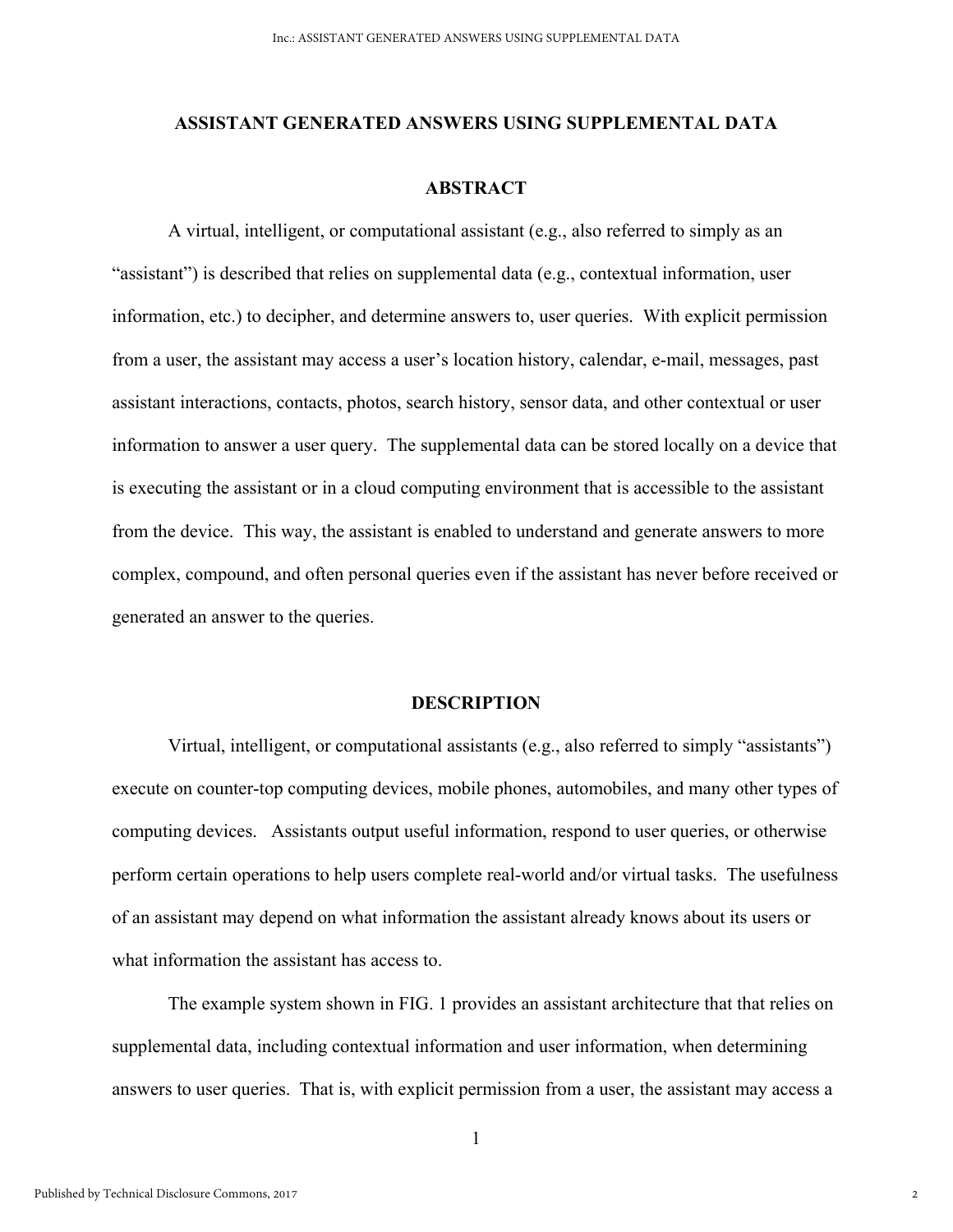user's location history, calendar, e-mail, messages, past assistant interactions, contacts, photos, and other contextual or user information that is outside the assistant's typical control, to answer a user query. In other words, the assistant may rely on supplemental data from external data sources to identify user information that can be used to decipher and form responses to complex, compound and/or personal user queries. The contextual information can be stored locally on a device that is executing the assistant or in a could computing environment that is accessible to the assistant from the device. This way, the assistant is enabled to understand and generate answers to more complex, compound, and often personal queries even if the assistant has never before received or generated an answer to the queries.



The system of FIG. 1 includes one or more external systems and a computing device communicating across a network to provide an assistant service that maintains and has access to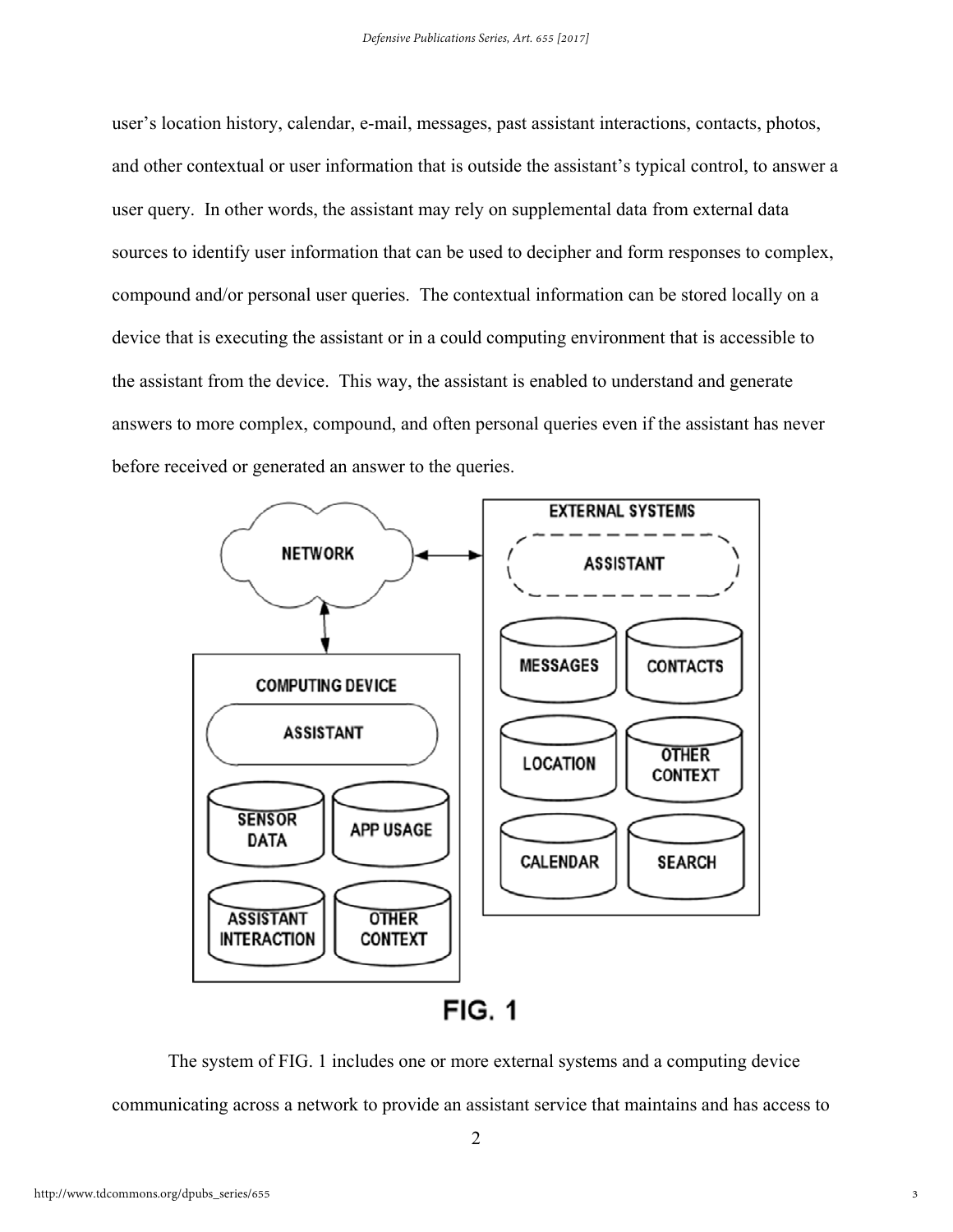user information. The network of FIG. 1 represents a combination of any one or more public or private communication networks, for instance, television broadcast networks, cable or satellite networks, cellular networks, Wi-Fi networks, broadband networks, and/or other type of network for transmitting data (e.g., telecommunications and/or media data) between various computing devices, systems, and other communications and media equipment.

The computing device represents any type of computing device that is configured to execute an assistant and communicate on a network. The external systems represent any type of server or other computing system that is configured to support the assistants executing at the computing device. The external systems and computing device can be personal or In some examples, the computing device and external systems may be shared assets of multiple users. Examples of the computing device and the external systems include servers, mainframes, cloud computing environments, mobile phones, tablet computers, wearable computing devices, countertop computing devices, home automation computing devices, laptop computers, desktop computers, televisions, stereos, automobiles, and all other type of mobile and non-mobile computing device that is configured to execute an assistant.

The computing device and external systems may store or provide access to supplemental data including personal information about users. Examples of personal information include: sensor data, calendars, location histories, search histories, messages, e-mails, preferences, notes, lists, contacts, other communications, interests, application usage data, past assistant interactions, etc. After receiving explicit permission from a user, the computing device and external systems may store the supplemental data and enable an assistant, or other applications, executing at the computing device and external systems to access the supplemental data.

3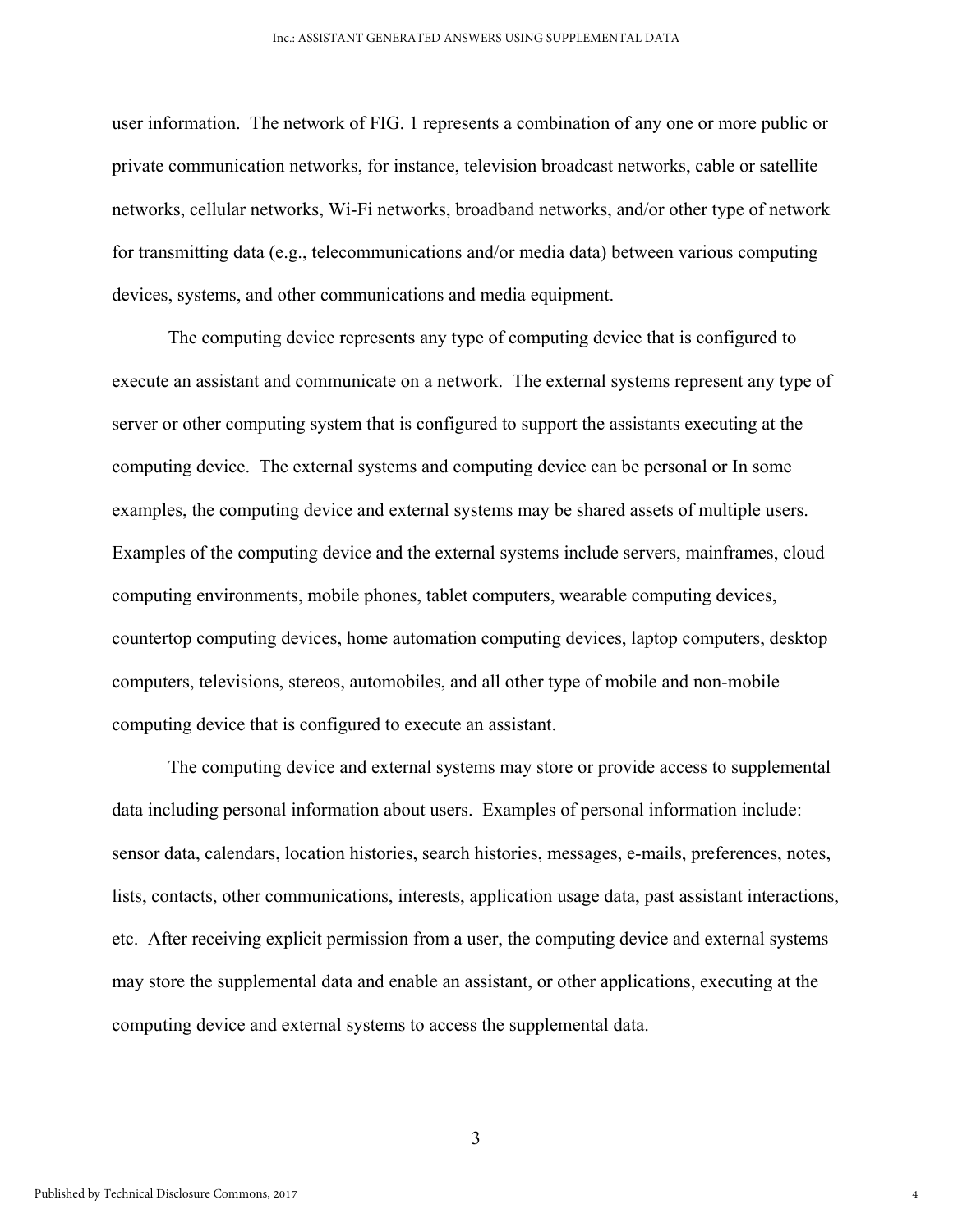The external systems and the computing device treat the supplemental data so the supplemental data is protected, encrypted, or otherwise not susceptible to hacking or unauthorized use. The supplemental data may be stored locally at the computing device and/or remotely (e.g., in a cloud computing environment provided by the external systems and which is accessible via the network of FIG. 1).

The computing device includes an assistant that executes across the external systems and the computing device to provide assistant services to users of the computing device. Examples of assistant services include: setting up reminders, creating calendar entries, booking travel, online ordering, sending messages or other communications, controlling televisions, lights, thermostats, appliances, or other computing devices, providing navigational instructions, or any other conceivable task or operation that may be performed by an assistant. The assistant relies on the supplemental data stored on the computing device or the external systems when interpreting, and determining answers to, user queries.

As one example, a user of the computing device may provide a query to the assistant by asking the assistant "where did I have dinner when I went to Hawaii"? The assistant may determine the query to be a question about a location – more specifically a query for obtaining a location of the user during a specific time period (e.g., dinner time when last in Hawaii). As the assistant may have no previously stored knowledge of where the user ate dinner when in Hawaii, or for that matter, when the user was in Hawaii last, the assistant may need to rely on supplemental data. Using the supplemental data, the assistant may first determine when the user was last in Hawaii and then with that information, further query the supplemental data for clues where the user ate dinner during the time he or she was in Hawaii.

4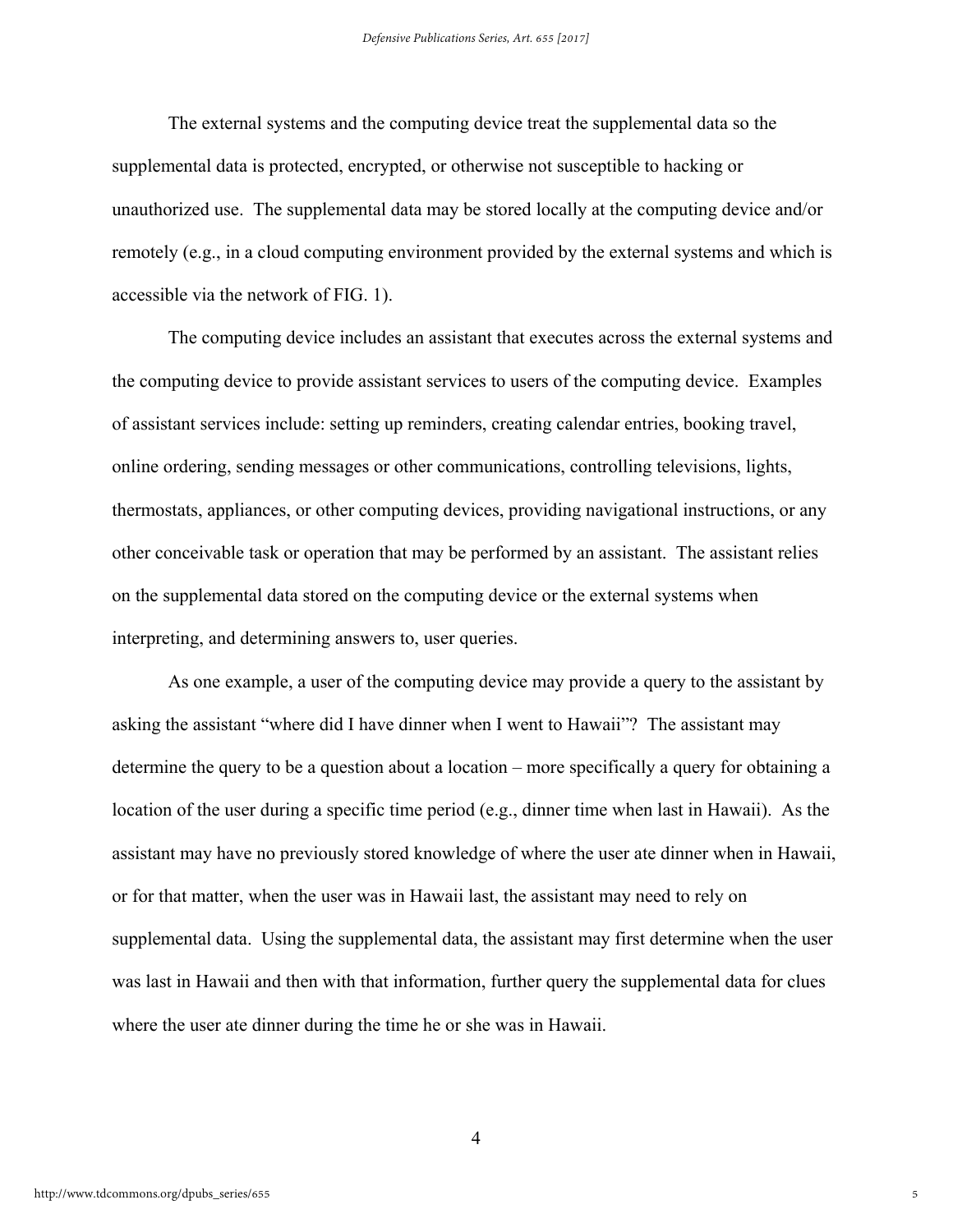For example, the assistant may query the location history of the user to find a range of time when the location of the user corresponds to a location in Hawaii. Using the identified time range, the assistant may query the user's e-mail, messaging, social media, photos, calendar, or other supplemental data to identify names of restaurants or dinner locations during that time range. The assistant may identify an e-receipt that was e-mailed to the user after the user paid for a meal at a restaurant during the time the user was in Hawaii as well as a calendar entry in the user's calendar that refers to dinner. In some examples, the assistant may determine that the user was at a location associated with a restaurant for an appropriate amount of time to consume a meal and during a time of day associated with when the user typically eats dinner. The assistant may output, as a response to the user's query, an indication of the name of the restaurant listed in the e-receipt as well as the name of the restaurant listed in the dinner entry on the calendar. For example, the assistant may output a voice prompt that states "When you were in Hawaii it appears you ate at Acme Seafood Palace the first night and Beta Thai the second night."

As one example, a user of the computing device may provide a query to the assistant by asking the assistant "what size spark plug does my mower need"? The assistant may determine the query to be a question about an item – more specifically a query for obtaining details regarding the user's lawn mower. As the assistant may have no previously stored knowledge of what size spark plug the user's lawn mower needs, or for that matter, what type of lawn mower the user owns, the assistant may need to rely on supplemental data. Using the supplemental data, the assistant may first determine what type of mower the user owns and then access additional supplemental data to identify the spark plug size for the mower's engine.

For example, the assistant may query a search history or online purchasing history of the user to find references to lawn mowers, small engine parts, etc. The assistant may query the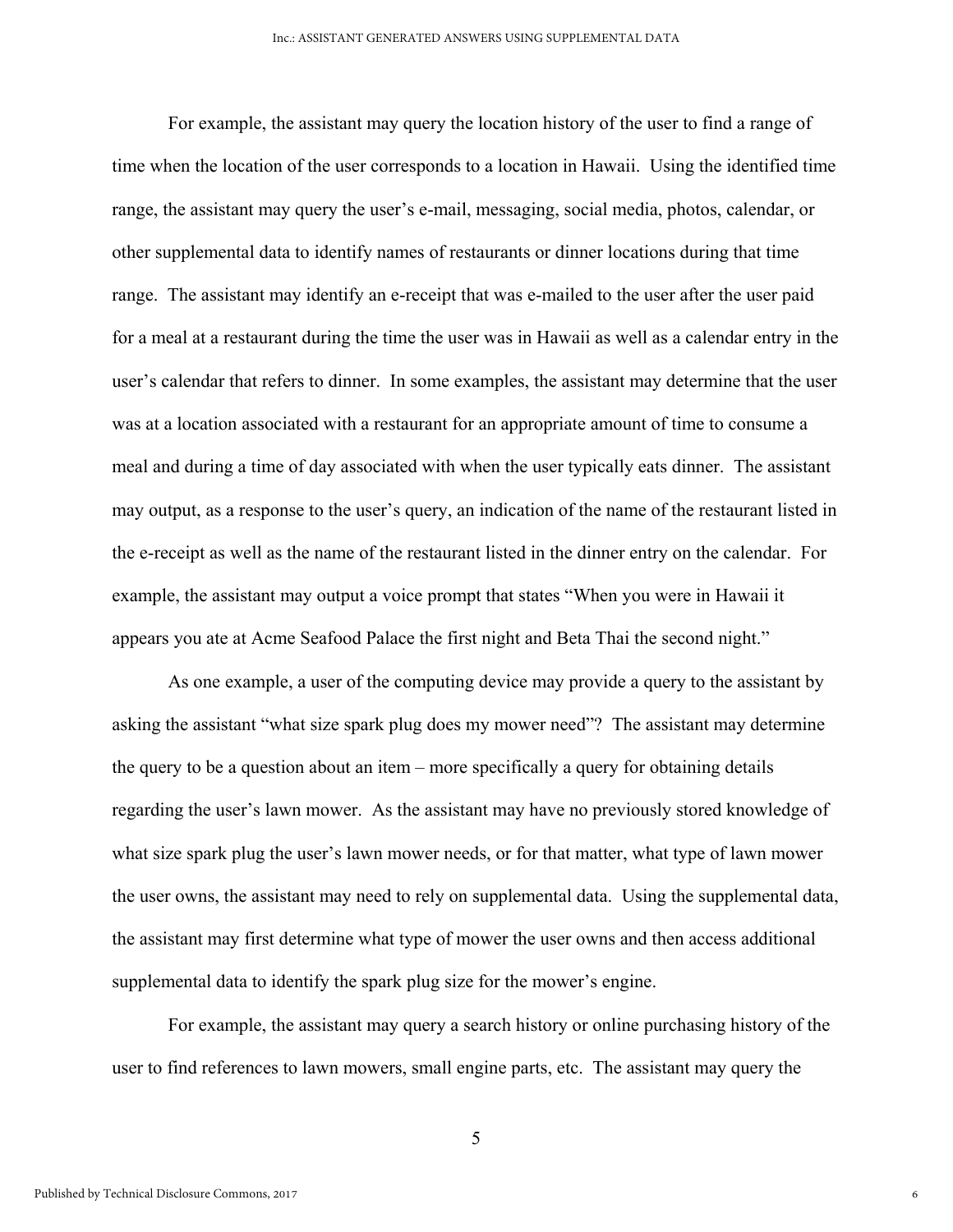user's e-mail to identify any references to lawn mower purchases or parts. The assistant may identify a search query in the user's search history that states "model 1234 oil filter" and a second query that states "model 1234 blade". The assistant may determine that an oil filter and blade are common replacement parts for a lawn mower and therefore deduce that the user owns a model 1234 mower. Before searching for the specific spark plug size, the assistant may ask the user to confirm the assistant's assumption. The assistant may output a prompt to the user "you have a model 1234 mower right"? After the user response "yes", the assistant may perform an internet search via the network to identify the spark plug size for a model 1234 mower. The assistant may output, as a response to the user's query, an indication of the size of the spark plug the user found. For example, the assistant may output a voice prompt that states "The model 1234 mower take an XYZ size spark plug."

As yet another example, example, a user of the computing device may provide a query to the assistant by asking the assistant "what else should we try to see tomorrow that we didn't already see today"? The assistant may determine the query to be a question about attractions at a future location during a specific time period (e.g., tomorrow). Using the supplemental data, the assistant may first predict where the user will be the next day and what sort of attractions are at that location, and second, filter out attractions that the assistant has figured out the user has already been to or seen.

For example, the assistant may query the current or recent location history of the user to determine where the user traveled to that day. The assistant may also query the user's photos, messages, social media posts, etc. to identify specific locations or landmarks visited that day. The assistant may determine that the location history indicates the user crisscrossed throughout a particular city in a foreign country. From the photos the user took, the assistant may identify zoo

6